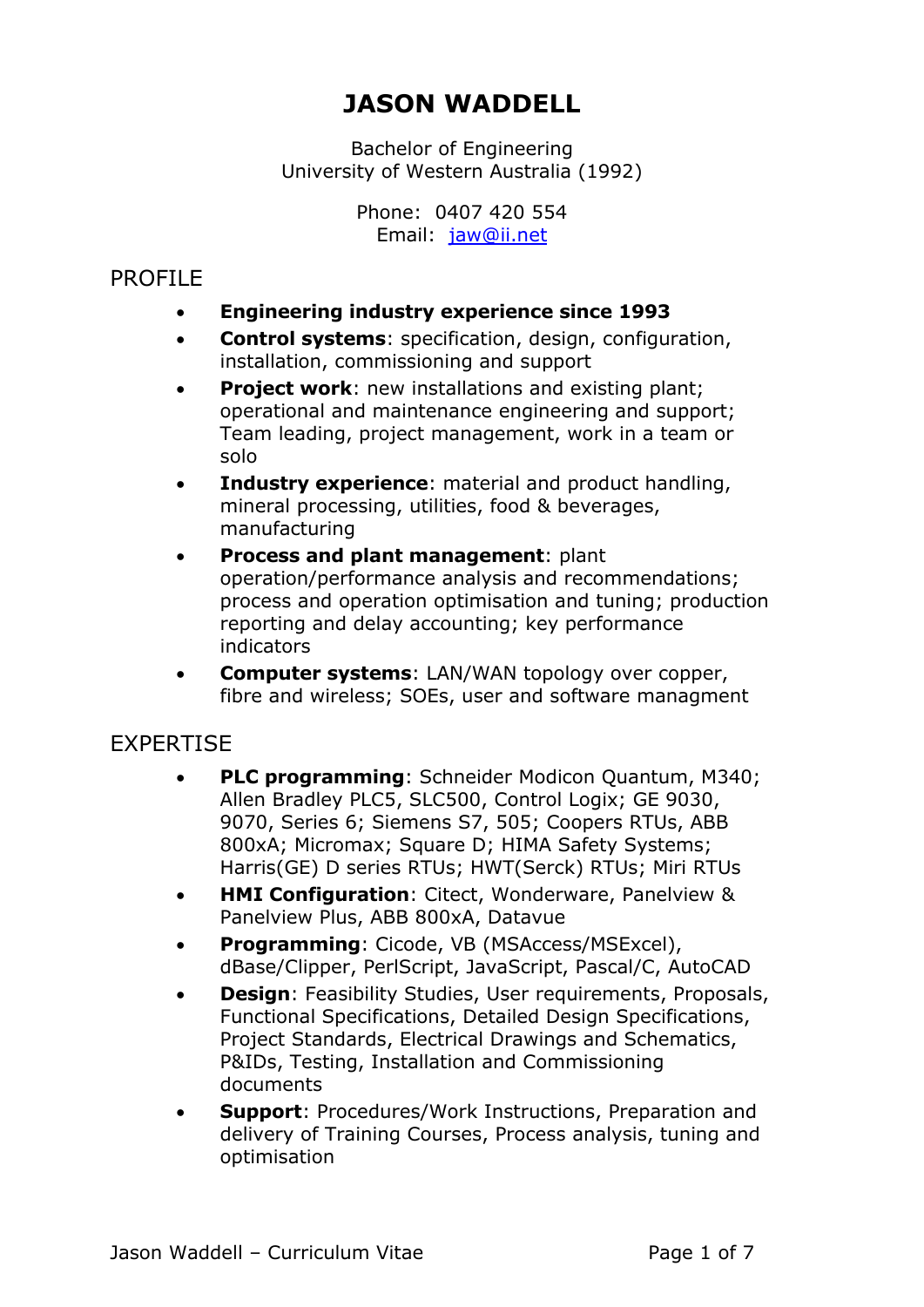# EXPERIENCE

## Jan 2016 - **TEC Systems / GHD for Horizon Power**

## & ongoing **Murchison Radio Astronomy Power Station and other Mid West Power Stations**

Design specifications for a greenfields power station and expansion of existing power stations. Citect, RTU, PLC and Mesh Radio implementation across a state-wide system. Documentation development and implementation of Factory Accceptance Testing, Installation, Site Acceptance Testing and Site Commissioning. Support and performance monitoring.

### Nov 2010 - Dec 2015 **SKM/Jacobs for Rio Tinto Expansion Projects Cape Lambert Port B**

Functional specifications and project standards design. Implementation of a large Schneider PLC and Wonderware system as part of a Perth based development team. Test documentation development, Factory Accceptance Testing, installation, Site Acceptance Testing, Site Commissioning. Support, training, performance monitoring, maintenance, ongoing modifications.

## Jan 2009 – **SKM for Vale**

## Nov 2010 **Serra Sul Mine, Brasil**

Control system design and recommendation; function specification and technical specification writing.

## Jun 2008 - **SKM for Rio Tinto Expansion Projects**

### Jan 2009 **Cape Lambert Port B**

Feasibility study, HMI and PLC vendor investigation, comparison and recommendation; scope, standards, functional specification writing.

## Oct 2007 - & ongoing **Imperium Systems / Water Automation Pty Ltd for Water Corporation Wanneroo Ground Water Treatment MIEX Plant**

Process analysis/plant performance review, recommendation and implementation, scope writing, project management, design, PLC and Citect implementation on live plant, testing, commissioning and performance monitoring feeding back into design.

### Jul 2007 – **Oil and Energy Corporation**

## Dec 2010 **Rotary Kiln upgrade, Port Hedland**

Switchboard design and construct; Instrumentation, PLC and Panelview Plus design, configuration, installation and commissioning; process analysis and fault finding, site support.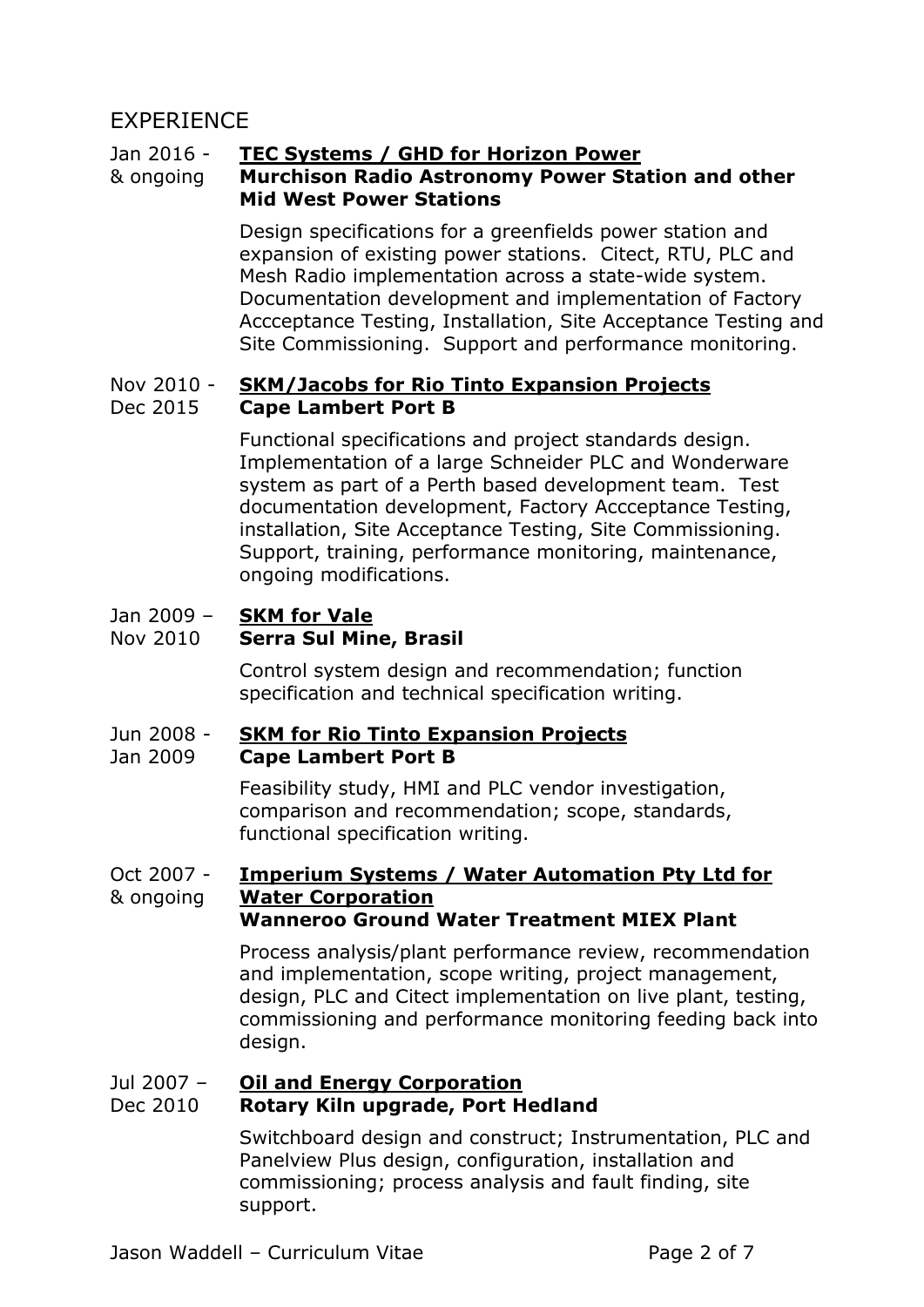## Jul 2006 – Sep 2007 **Water Automation Pty Ltd for Water Corporation Water Corporation Northern Ground Water Treatment Plants**

Onsite maintenance, support, faultfinding and debugging of existing Citect and PLC installations. Process control improvement investigation and integration. Documentation and As-Building of control system.

## Aug 2006 – **Oil and Energy Corporation**

### Nov 2006 **Rotary Kiln, Port Hedland**

Design, installation, configuration and commissioning of instrumentation and datalogging facilities.

## Sep 2004 – **MPDJV Joint Venture for BHP Iron Ore**

## Sep 2006 **Rapid Growth Project, Nelson Point and Finucane Island**

Feasibility Studies, Design and Functional Specification documentation for port production expansion. Configuration and Programming modifications to existing GE9070 and Allen Bradley Control Logix PLCs.

## Feb 2003 – **MPDJV Joint Venture for BHP Iron Ore**

## Jul 2004 **Port Area Capacity Expansion Project, Nelson Point and Finucane Island**

Design and implementation of Allen Bradley Control Logix and Citect in a Perth based development team. Configuration and Programming in RSLogix and Citect version 5.42 to BHP Iron Ore standards. Design Specification, Standards and Test documentation writing. Factory Acceptance Testing.

### Jul 2002 – Jan 2003 **PCT for Western Mining Olympic Dam Operations**

Design, implementation and commissioning of an Emergency Shutdown and Fire Detection safety system. Configuration and programming of networked HIMA systems, implementation of OPC connectivity from HIMA to existing Citect and Allen Bradley PLCs.

# Jun 2002 **Industrial Automation SMRC Waste Composting and Treatment Plant**

Design and implementation of a Citect system.

## Mar 2002 – **ESI Environment Solutions**

## Jun 2002 **Beenyup Waste Water Treatment Plant**

Onsite redesign and upgrade of an existing Citect System.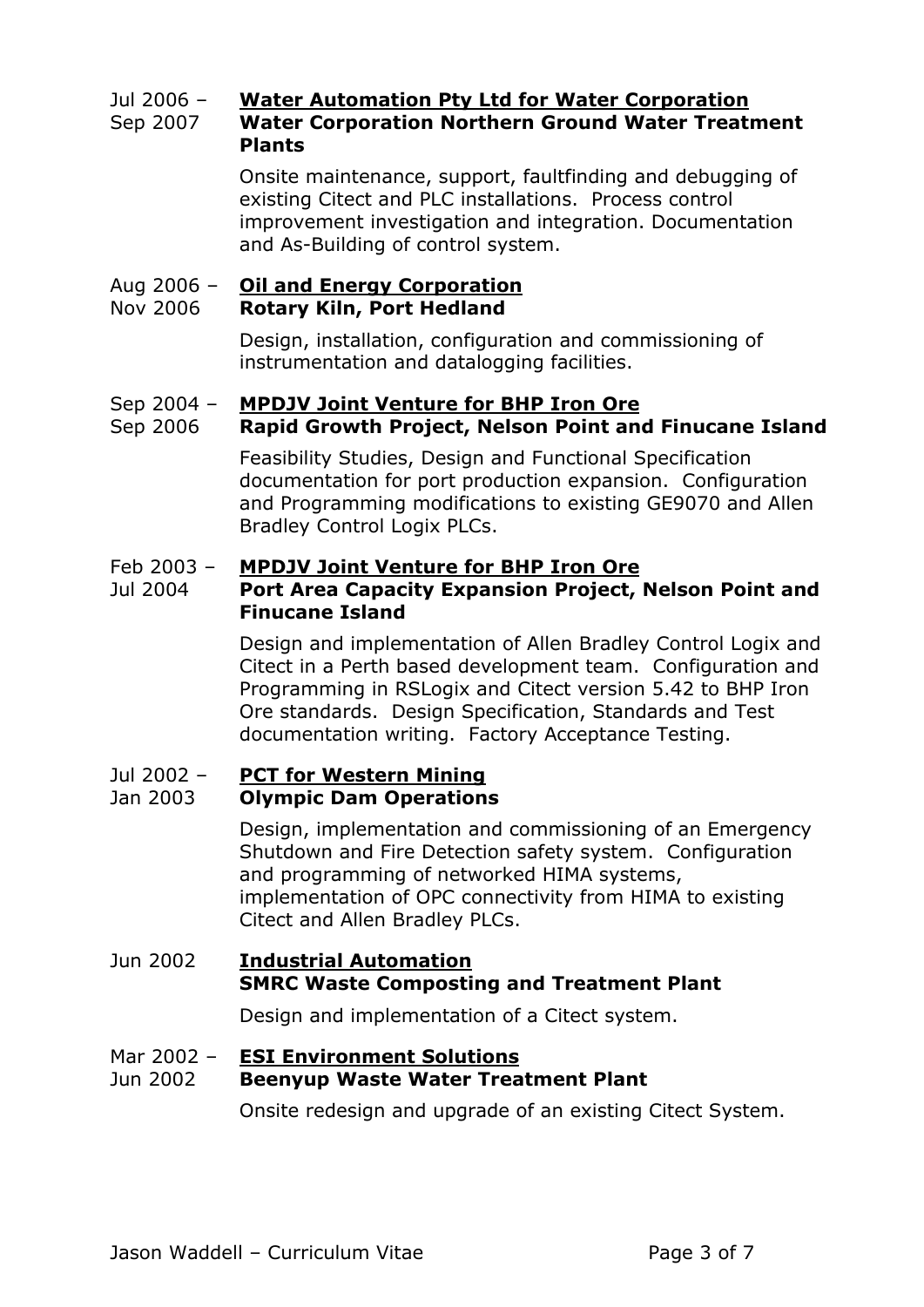Nov 2001 - **Tox Free Solutions Australia**

### Feb 2002 & **Kwinana Toxic Waste Treatment Plant**

ongoing Design, implementation and programming of an Allen Bradley SLC500/Citect system for plant process control. Site installation, commissioning and support.

## Jan 2000 - **Water Corporation of Western Australia**

## Oct 2001 **IIMAC (Integrated Information, Monitoring and Control) SCADA**

Development of standards for a statewide SCADA system. Development of a Citect shell to suit all future Water Corporation Citect systems. Upgrade of existing Ademco Alarm Diallers Citect master station.

## Nov 1999 - **BHP DRI**

## Dec 1999 **Port Hedland Beneficiation Plant**

Citect Cicode redesign and implementation for high level system functionality. Alarm system filtering designed for Citect and implemented via modifications to "signals database" system auto-generation engine. Y2k procedure writing, miscellaneous Citect modifications and enhancements.

#### Oct 1999 - Nov 1999 **PCT for Water Corporation of Western Australia Belmont Transfer Station**

Implementation of GE9030 PLC code from logic diagrams for intelligent 6 pump transfer station control in a 4 PLC ethernet network.

#### Jul 1999 - Oct 1999 **PCT for Goodman Fielder Malaga Buttercup Bakery**

Recipe and Batching PLC SLC500 software design and implementation. Citect OIS design and configuration. Site installation, commissioning and support.

### May 1999 - Jul 1999 **CSW for Great Central Mines, Jundee Operations Nimary Gold Mine**

Redesign and upgrade of existing Datavue for Windows system to Citect version 5, commissioning, installation of a small network, integration of another Citect system and some PID loop modifications in the existing Micromax PLC system.

# May 1999 **CSW for CBH Kwinana Grain Terminal**

Citect Y2k audit and upgrade.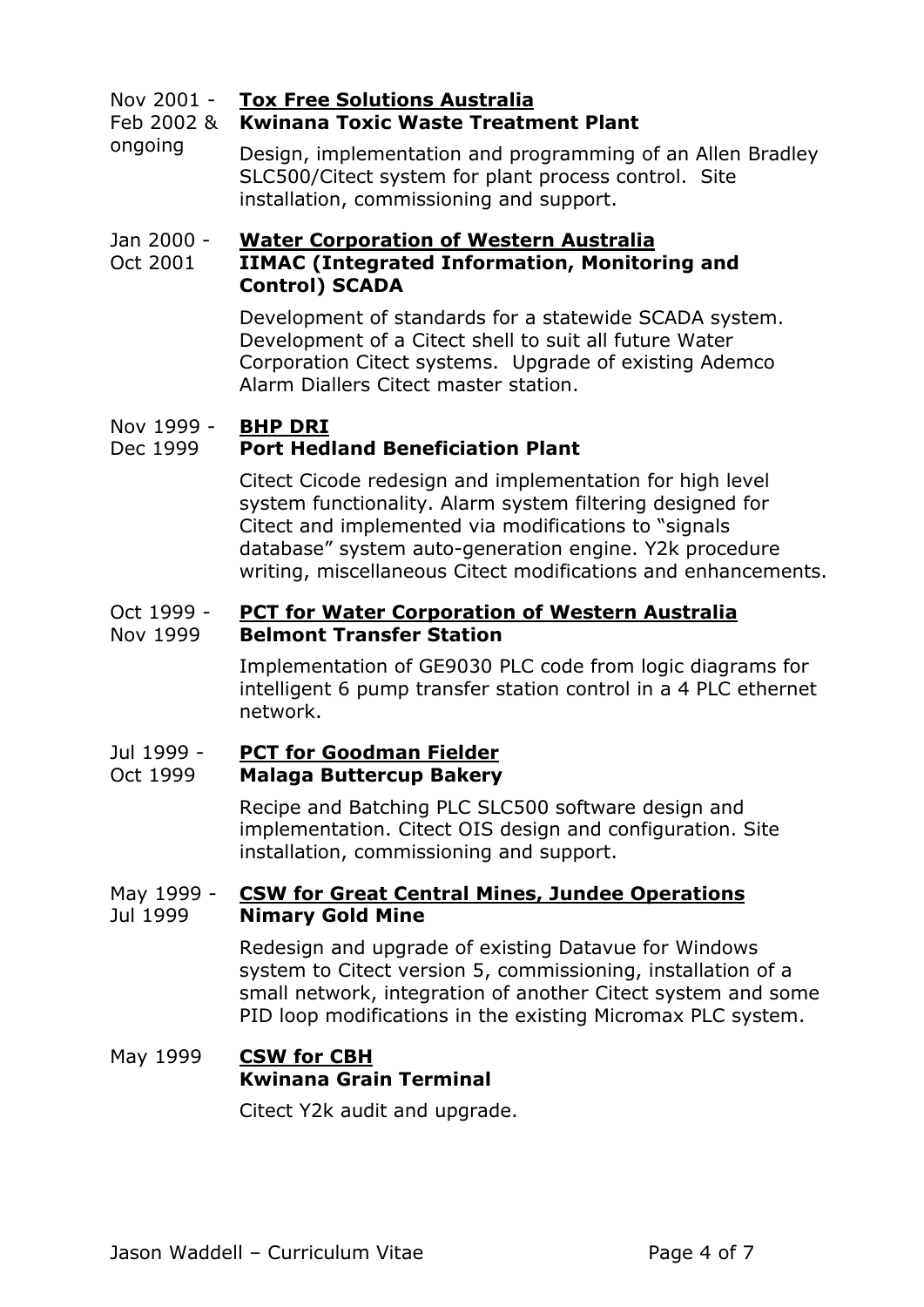## Apr 1999 - **CSW for Western Power,**

## May 1999 **Muja Power Station**

Citect Consultancy, Configuration of the Muja "shell", network planning, training and production of necessary documentation required for Western Power inhouse configuration.

## Mar 1999 - **CSW for Midland Brick**

## Apr 1999 **Midland Brick Facility, Midland**

Citect Y2k audit and upgrade, modifications to Citect communication with Micromax PLCs, site commissioning and support.

## Feb 1999 - **CSW for Meadow Lea Foods**

## Mar 1999 **Bunbury Oil Plant**

Support for both Citect and PLC, in Perth and on site.

## Jan 1999 - **CSW for BHP Iron Ore**

### Feb 1999 **Dust Suppression**

Citect Upgrade and Y2k audit on the Citect version 2 system, upgrade to version 5 and to site standards, and integration into the main PMAC system. Site commissioning.

## Jan 1999 **CSW for Hamersley Iron Brockman Minesite**

Citect Y2k audit.

## Nov 1998 - **CSW for Hamersley Iron**

## Jan 1999 **Marandoo Minesite**

Citect upgrade, redesign and configuration of Citect. Design of new network topology. Site commissioning and installation.

## Oct 1998 **CSW for BHP Iron Ore, Nelson Point Stacker 6 VLAN**

Implementation of Virtual LAN for fibre connection of stackers and reclaimers to main system.

## Oct 1998 **CSW for BHP Iron Ore Newman Stacker 2**

Documentation of the PLC ladder into flow diagrams.

## Aug 1998 **CSW for Peters & Brownes Ice Cream Plant, Balcatta**

Site analysis and design specification report for an ice cream bar counter.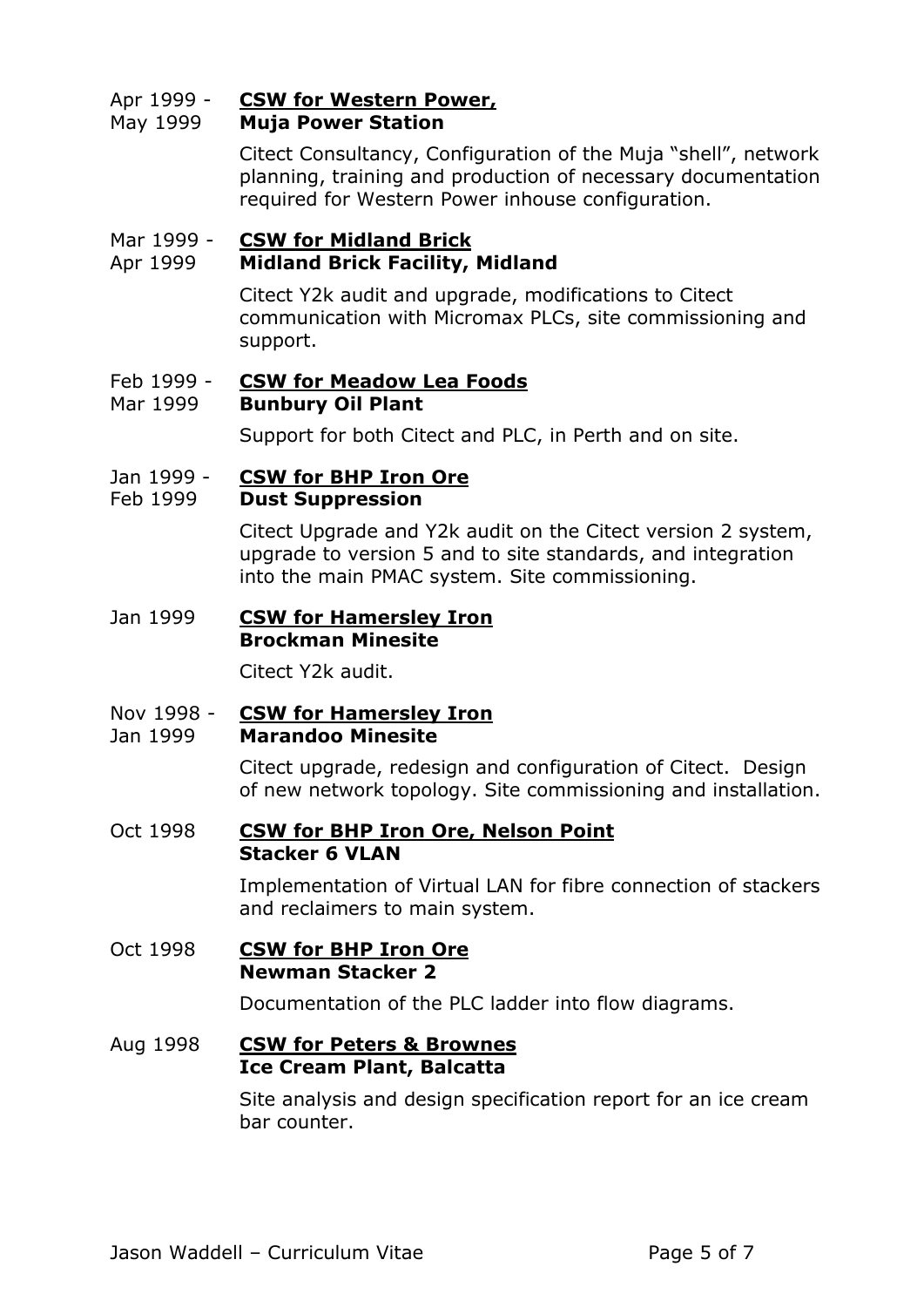#### Jul 1998 - Aug 1998 **CSW for BHP Iron Ore Nelson Point Car Dumper 1**

Upgrade, proposal, scope, configuration and support of the Citect system. Site commissioning.

## Jun 1998 - **CSW for BHP DRI**

## Jul 1998 **Port Hedland Beneficiation Plant**

Site secondment for general Citect system work.

### Mar 1997 - **CSW for BHP Iron Ore**

## Jun 1998 **Nelson Point Port Facility PMAC 2 (CEP)**

Team leader for 5 people tasked with the Citect upgrade in a total team of 20. Design, scope writing, supervision, site commissioning, site personnel training and site support.

## Aug 1996 - **CSW for BHP DRI**

## Mar 1997 **Port Hedland HBI Plant**

Secondment to Perth based BHPDRI project team. Consultancy role for the 3 engineering sections each developing Citect portions. Design and standards creation.

## Mar 1996 - **CSW for Western Mining Corporation**

### Aug 1996 **Goldfields Gas Conversion Project**

Design and configuration of Citect and PLC programs as part of a team of 5.

### Feb 1996 - **CSW for Western Mining Corporation**

### Mar 1996 **Leinster & Mount Keith Power Stations**

Citect upgrade to the WMC shell for Leinster and Mount Keith power stations.

## Nov 1995 - **CSW for Western Mining Corporation**

## Feb 1996 **Kalgoorlie Nickel Smelter Acid Plant**

Secondment to Signet to formulate standards and to design and configure a WMC Citect shell project. Consultation to shell users.

#### Oct 1995 - Nov 1995 **CSW for Western Mining Mount Keith Mills**

Programming of PLCs from logic diagrams for the operation of 4 mills.

### Aug 1995 - **CSW Control Systems**

Oct 1995 Proposal writing, Citect support and performing Citect training.